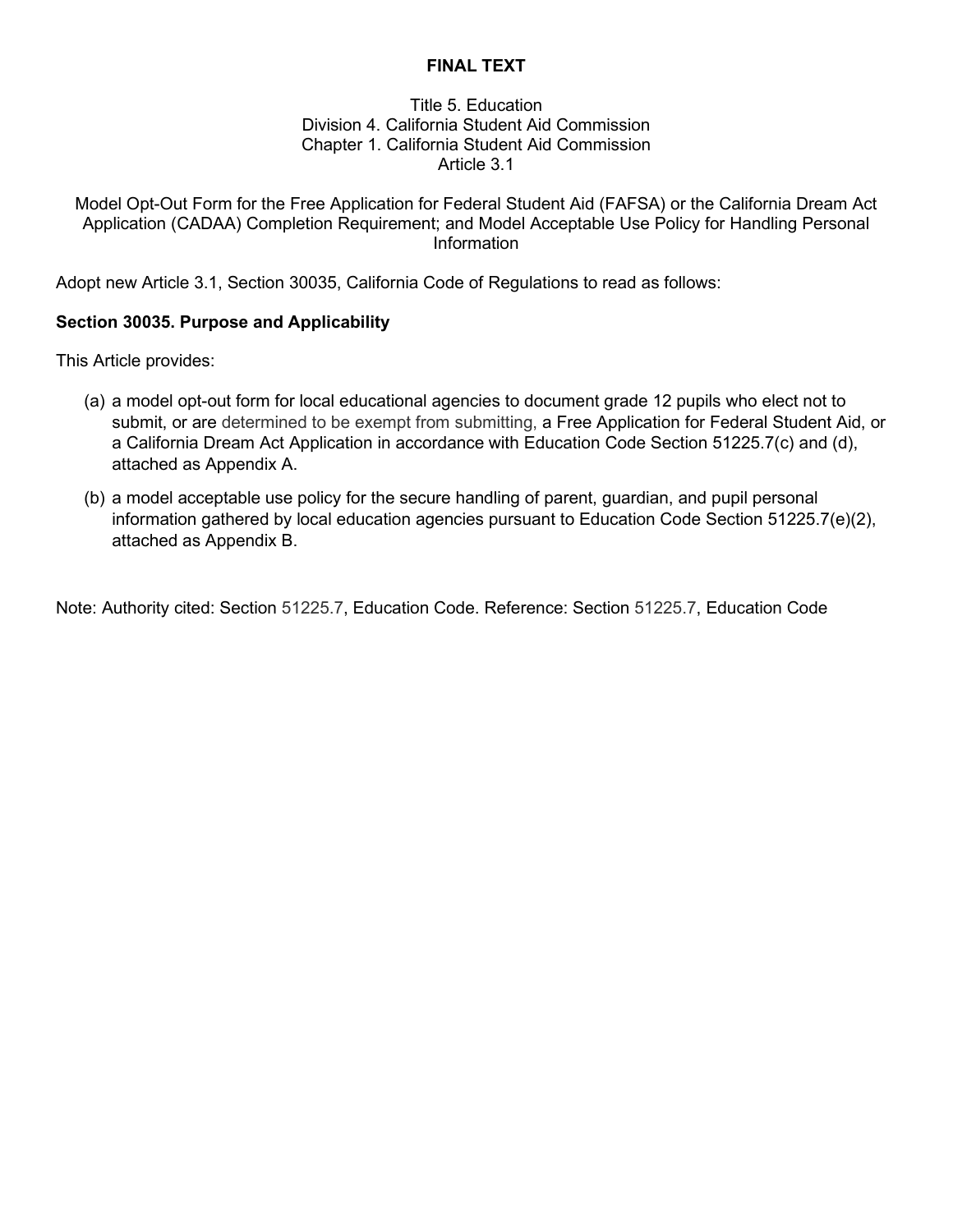

# **MODEL FAFSA or CADAA Opt-Out Form**

The Free Application for Federal Student Aid (FAFSA) or California Dream Act Application (CADAA) determines a pupil's eligibility for financial aid to assist with a pupil's attendance at a college or career school. California Education Code (CEC) § 51225.7 requires a local educational agency to confirm each 12<sup>th</sup> grade pupil's completion and submission of a FAFSA or CADAA unless the pupil is determined to be exempt or an opt-out form is completed by a pupil who is a legally emancipated minor, a pupil who is 18 years or older, a legal guardian, or parent, or a local educational agency on a pupil's behalf. This opt-out form permits a pupil to *opt out* of the completion of a FAFSA or CADAA form.

To opt a pupil out of the Financial Aid Application requirement, please complete this form and return it to your local high school counselor by the date established at your local school district.

**Submitting a** *Financial Aid Application Opt-Out Form* **does not prohibit a pupil from completing and submitting a financial aid application at any time in the future.**

# **PUPIL INFORMATION**

| Pupil Name (First, Last)                   |  |
|--------------------------------------------|--|
| Date of Birth (Month, Day, Year)           |  |
| <b>Statewide Student Identifier (SSID)</b> |  |

**Option 1 – Pupil Authorization (emancipated minor or age 18 or older):** By signing this form, **I have read the information on the reverse, I understand what the FAFSA and CADAA are, and I choose not to submit the completed financial aid application.**

| <b>Pupil Signature</b> | <b>Pupil Printed Name</b> | <b>Date</b> |
|------------------------|---------------------------|-------------|
|                        |                           |             |

**Option 2 – Parent or Guardian Authorization:** The pupil named on this form is under the age of 18. I am a parent or legal guardian of the above-named pupil, and by signing this form **I have read the information on the reverse, I understand what the FAFSA and CADAA are, and I choose for my pupil not to submit the completed financial aid application.**

| <b>Parent/Guardian Signature</b> | <b>Parent/Guardian Printed Name</b> | Date |
|----------------------------------|-------------------------------------|------|
|                                  |                                     |      |

**Option 3 – Counselor Authorization:** My signature below certifies that reasonable efforts to ensure the pupil completed the FAFSA/CADAA application have been made, but I have determined the pupil is unable to complete requirements of Education Code Section 51225.7.

**Counselor Signature Counselor Printed Name Date**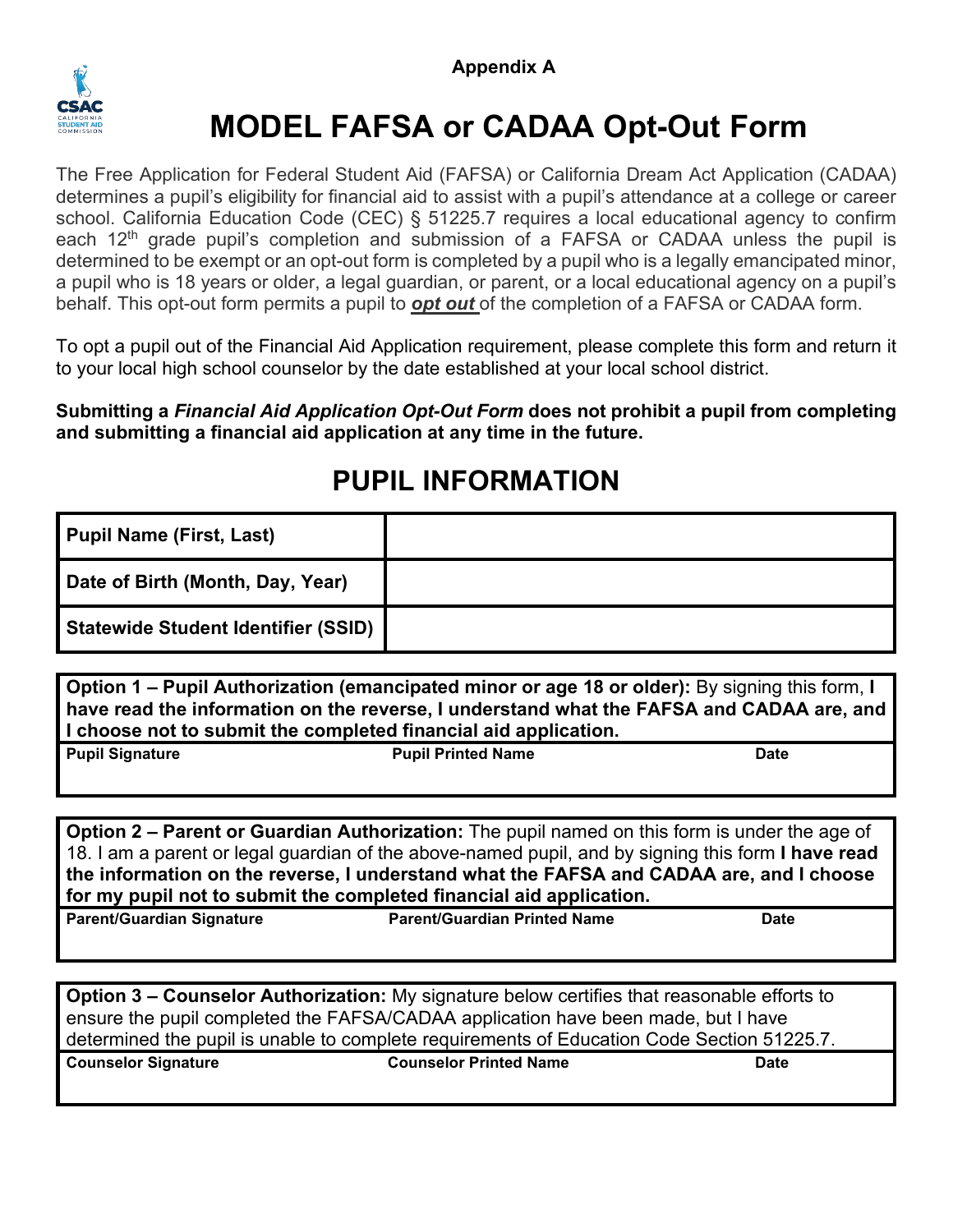

# **Frequently Asked Questions about the Free Application for Federal Student Aid (FAFSA) and the California Dream Act Application (CADAA)**

**"What is the FAFSA/CADAA?"** The Free Application for Federal Student Aid (FAFSA) is the online application that allows a pupil to apply simultaneously for federal student aid (including the Federal Pell Grant, work-study opportunities, and federal student loans) and state financial aid such as the Cal Grant program. Many colleges and universities use it for their aid programs, too. The California Dream Act Application (CADAA) is a similar application that provides a path for some pupil who do not qualify for federal aid to apply for state and University-funded assistance. Applying for the FAFSA/CADAA could qualify you for free money through federal, state and university grants and scholarships that help cover the cost of your education.

**"Do I need to have citizenship or DACA to apply for financial aid?"** No, while you must be a citizen to apply for federal financial aid through the FAFSA, the CADAA is available to any California student that meets what is called "AB 540 criteria" that qualifies them for in-state tuition rates at a University of California or California State University campus, as well as state financial aid like the Cal Grant. Before deciding whether to apply, you can check [https://www.csac.ca.gov/undocumented-dreamer-students](https://gcc02.safelinks.protection.outlook.com/?url=https%3A%2F%2Fwww.csac.ca.gov%2Fundocumented-dreamer-students&data=04%7C01%7CSynequeen.Alasa-as%40csac.ca.gov%7Caa4bc06ac4e842195cf108d9c99af87b%7C0813557df08148d4a5b7aa30aacd839a%7C0%7C0%7C637762489724433139%7CUnknown%7CTWFpbGZsb3d8eyJWIjoiMC4wLjAwMDAiLCJQIjoiV2luMzIiLCJBTiI6Ik1haWwiLCJXVCI6Mn0%3D%7C3000&sdata=uuI8W5NgH4fCVKn00ebIYa2Rvf7Ab4CHtftK2I4QhIY%3D&reserved=0) to understand if you might be eligible for financial aid.

**"Isn't the application too long and difficult to complete?"** Most applicants complete the FAFSA or CADAA in about 30 minutes. If you have questions, talk to your school counselor. If you need assistance with your application, sign up for a local "Cash for College Workshop" at[: https://www.cash4college.csac.ca.gov/.](https://www.cash4college.csac.ca.gov/) 

**"If I want to learn a trade, can the FAFSA/CADAA still be of assistance to me?"** The FAFSA/CADAA applications are not just for California associate's or bachelor's degree programs! FAFSA applicants can receive need-based Federal Pell grants, federal student loans, and other federal student aid for technical, trade, and vocational programs. CADAA applicants also have state financial aid opportunities at community colleges and at other schools and training programs. Pupils can check with the school they want to attend or use the federal government's online College Navigator tool to find out which institutions participate in the programs:<https://nces.ed.gov/collegenavigator/>

**"Does my family make too much money to benefit from the FAFSA/CADAA?"** Financial aid is left on the table every year by pupils who didn't apply because they erroneously thought they were ineligible. You really don't know until you apply! Income and assets are factors in determining your eligibility, but so are things like the number of pupils in the family who are in school and the age of the parent(s). For pupils from families that **do** make too much to qualify for need-based grant aid, the FAFSA/CADAA can still be helpful, since it is used to determine eligibility for other federal and state financial aid such as the Middle Class Scholarship, work-study programs, federal student loans (usually at competitive rates and with more borrower protections than private loans, including options for income-based repayment and forgiveness programs for some careers) DREAM loans for CADAA applicants at UC and CSU campuses, and other types of aid. Your college may offer aid based on your FAFSA/CADAA info too, and your eligibility may be different depending on your school. Additionally, some scholarship programs use information from the FAFSA/CADAA as part of the application process. As most financial aid is awarded in date order based on FAFSA/CADAA filing date, it is a very good idea to complete the application as early as possible. This "place in line" can be used for opportunities that come up later, and also can be used if family financial circumstances suddenly change.

**"What if I don't want a student loan?"** Filing the application **doesn't** commit you to anything. You'll just find out whether you might be eligible for aid!

**"How is the FAFSA/CADAA data protected"? "I don't want my information sold, and I don't want my school to have it."**  By law, your personally identifiable Information (PII) in the FAFSA can only be used in furtherance of administering financial aid, including research. Although your high school will know whether you completed the FAFSA, it will not have access to the information that you provide on your FAFSA. The California Student Aid Commission (CSAC) released a joint statement with the California Department of Education stating, "The information provided via the California Dream Act Application is used solely to determine eligibility for state financial aid and isn't shared with the federal government or used for immigration enforcement purposes. The CSAC will protect this information to the fullest extent of the law." To read the full statement, visit [https://www.csac.ca.gov/post/joint-message-california-department\[1\]education-and-california-student-aid-commission](https://www.csac.ca.gov/post/joint-message-california-department%5b1%5deducation-and-california-student-aid-commission)

**"If I choose to file an application, how will I know that my application is complete?"** Once you submit the FAFSA or the CADAA, you will receive a confirmation of receipt at the email address you provided in the application. This will allow you to demonstrate that you've met the requirement of filing an application even if there are circumstances that will need to be addressed with the college/university's financial aid office later.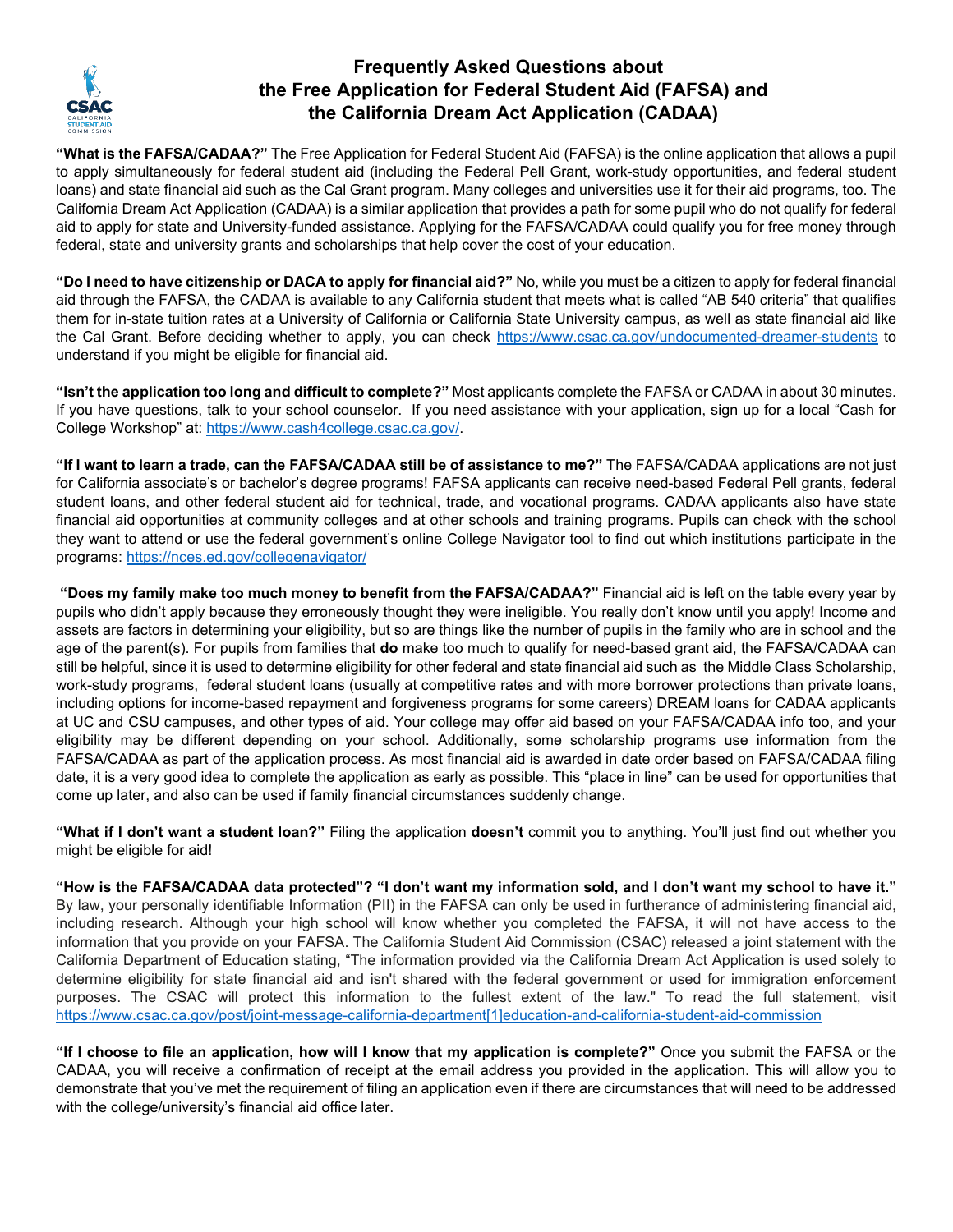# **Appendix B [Local Education Agency] Free Application for Federal Student Aid (FAFSA) or the California Dream Act Application (CADAA) Completion Requirement Education Code Section 51227.5 MODEL Acceptable Use Policy**

#### **Introduction and Overview**

Education Code Section 51225.7, enacted in 2021, requires that each local educational agency ensure that each 12th grade pupil complete specified financial aid applications, opt-out of the requirement, or be determined exempt from the requirement. To assist in complying with Section 51225.7, certain confidential information related to pupils' completion of those applications may be shared with [local educational agency]. The purpose of this policy is to ensure that [local educational agency], its staff and contractors, comply with state laws related to the confidentiality and privacy of information shared by parents, legal guardians, and pupils under Section 51225.7, as well as confidential information that may be shared with [local educational agency] by other government agencies, and to protect against the unauthorized disclosure of Confidential Information provided to [local educational agency].

Failure to ensure the confidentiality of Confidential Information provided to [local educational agency] to ensure compliance with Section 51225.7 could result in a violation of state law and an invasion of parents' and pupils' rights to privacy in their financial and educational records.

### **Policy**

Disclosure of Confidential Information shall be limited solely to personnel having the need and authorization to access such information. [Local educational agency]'s employees, contractors, consultants and temporary employees having access to [local educational agency]'s information assets (data and systems) or to the specific Confidential Information provided to the [local educational agency] for purpose of Education Code Section 51225.7, shall acknowledge adherence to this policy and sign an information security and confidentiality agreement provided by [local educational agency].

#### **State Law Requirements**

[Local Educational Agency] designates [XXXXXXXX], [Position] as the individual responsible for implementing this policy and ensuring compliance with its provisions. [XXXXXX] shall maintain in writing [local educational agency] policies and procedures that support this policy, maintain a list of staff, contractors, and other individuals who have access to confidential information pursuant to this policy, and ensure all such individuals are included in [local educational agency]'s annual information security and privacy awareness training.

[Local educational agency] will ensure that it handles any Confidential Information it collects for purposes of complying with Education Code Section 51225.7 in a manner consistent with the following state laws, where applicable, and with any policies and procedures [local educational agency] has adopted in furtherance of these laws:

- (1) the California Information Practices Act (California Civil Code Sections 1798, et seq.):
- (2) California's Pupil Protections Relating to Immigration and Citizenship Status provisions (Education Code Section 234.7).
- (3) California's Values Act (Government Code Sections 7284, et seq.);
- (4) California Student Online Personal Information Practice Act (Business and Professions Code Sections 22584, et seq.);
- (5) Third Party Contracts for the digital storage, maintenance, and retrieval of student records (Education Code Section 49073.1);
- (6) Pupil Records (Education Code Sections 49060, et seq. and any related regulations); and